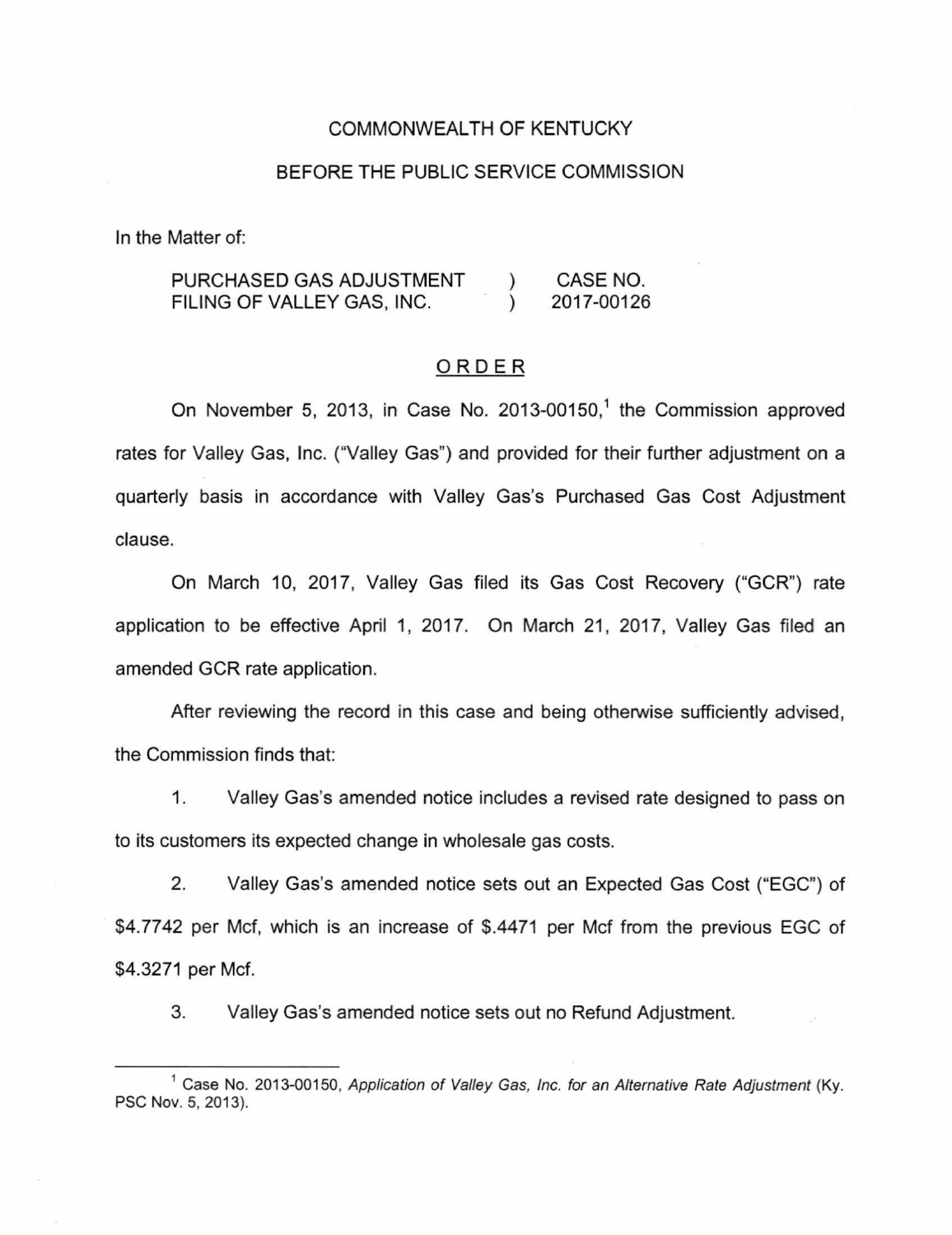4. Valley Gas's amended notice sets out a current quarter Actual Cost Adjustment ("ACA") of (\$.0780) per Mcf. Valley Gas's total ACA is (\$1 .2396) per Mcf, which is a decrease of \$.0892 per Mcf from its previous total ACA of (\$1.1504) per Mcf.

5. Valley Gas's amended GCR rate is \$3.5346 per Mcf, which is an increase of .3579 per Mcf from the previous GCR rate of \$3.1767 per Mcf.

6. The rate set forth in the Appendix to this Order is fair, just, and reasonable and should be approved for service rendered by Valley Gas on and after April 10, 2017. Valley Gas did not provide the 30 days' notice required for its rate to be effective April 1, 2017.

IT IS THEREFORE ORDERED that:

1. The rate originally proposed by Valley Gas is denied.

2. The rate set forth in the Appendix to this Order is approved for service rendered on and after April 10, 2017.

3. Within 20 days of the date of this Order, Valley Gas shall file with this Commission, using the Commission's electronic Tariff Filing System, revised tariff sheets setting out the rate approved herein and reflecting that it was approved pursuant to this Order.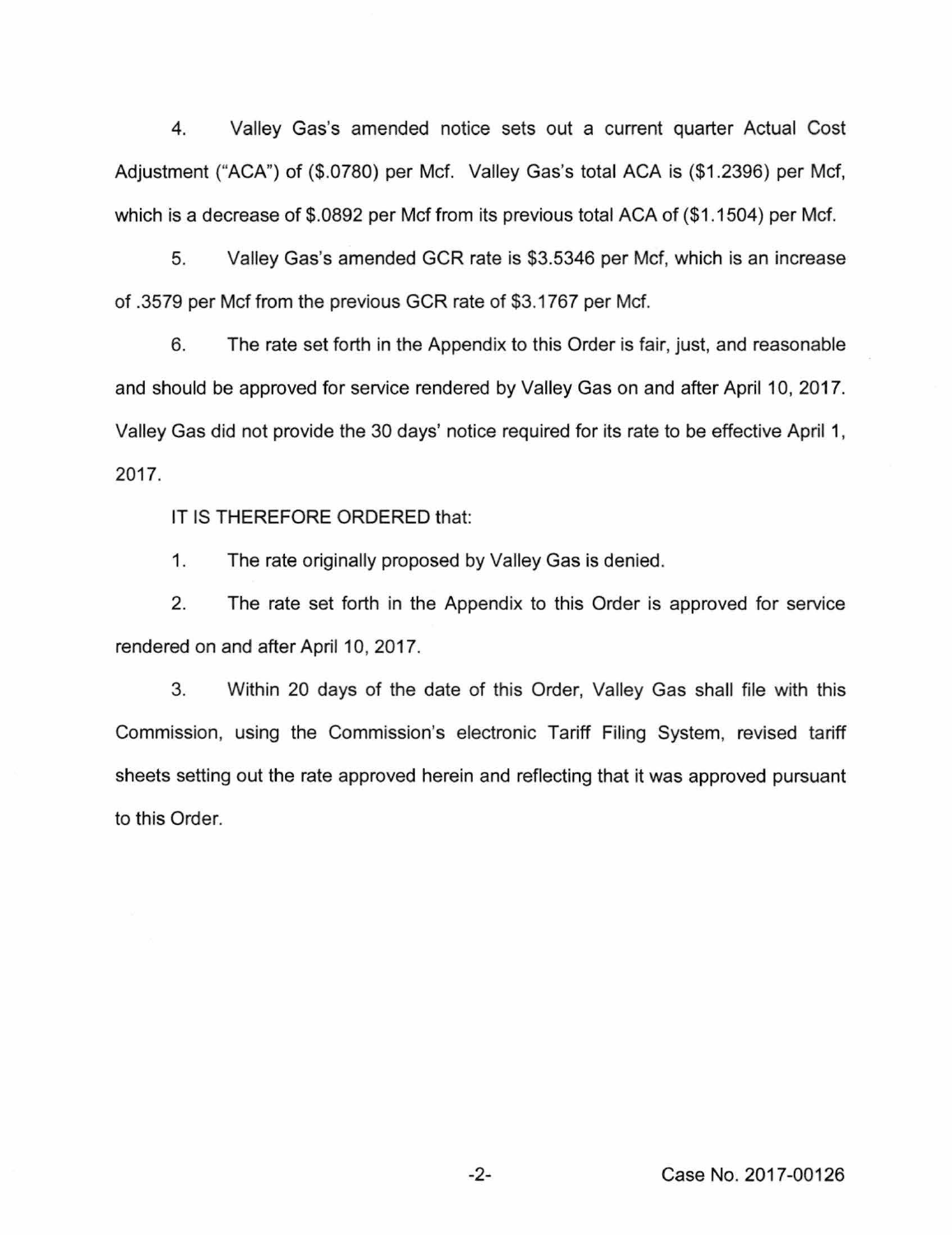By the Commission



ATTEST:

athers **Executive Director** 

Case No. 2017-00126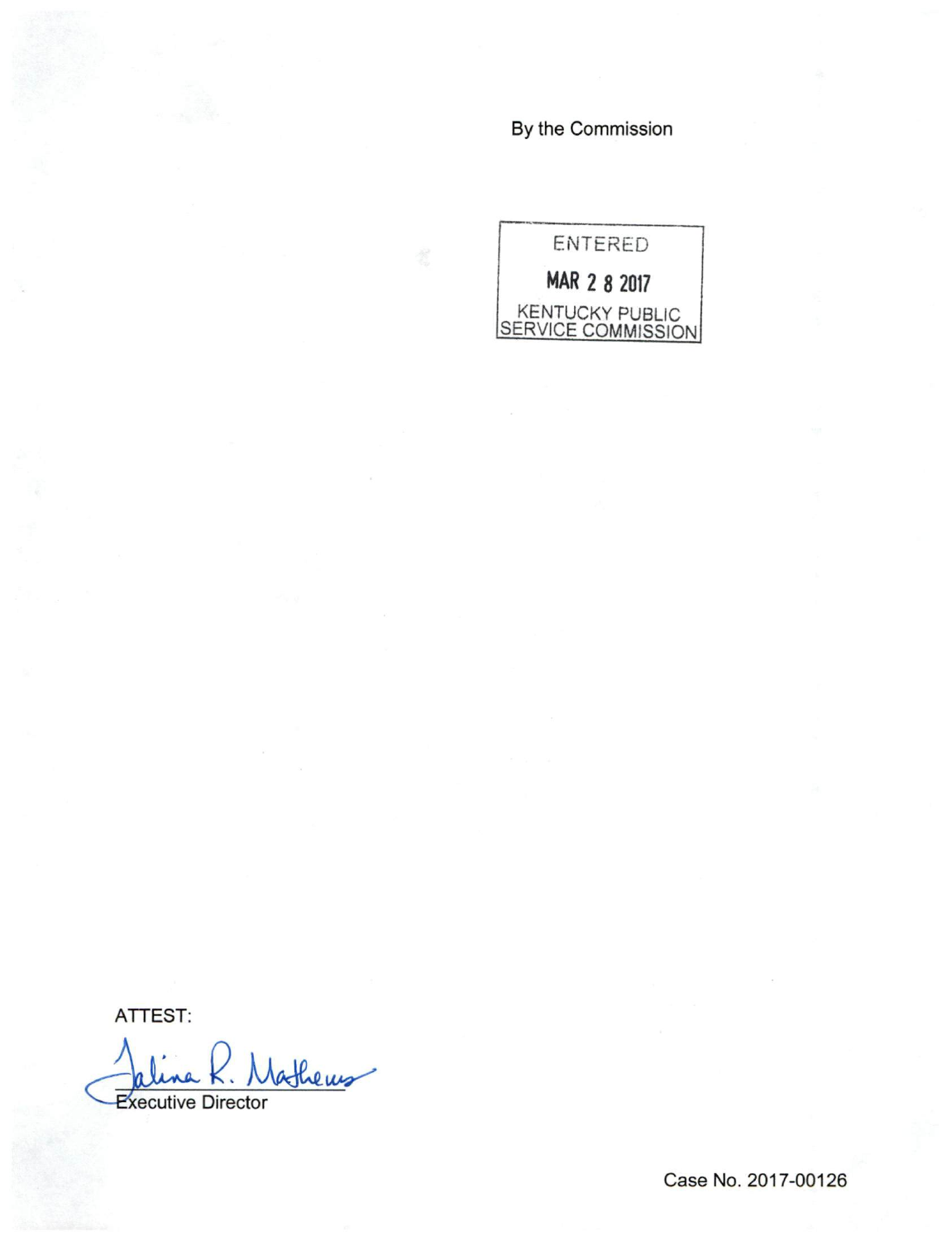# APPENDIX

# APPENDIX TO AN ORDER OF THE KENTUCKY PUBLIC SERVICE COMMISSION IN CASE 2017-00126 DATED **MAK 2 8 2017**

The following rates and charges are prescribed for the customers in the area served by Valley Gas, Inc. All other rates and charges not specifically mentioned herein shall remain the same as those in effect under authority of the Commission prior to the effective date of this Order.

# RATES:

Customer Charge \$15.00

|           | <b>Gas Cost</b> |          |
|-----------|-----------------|----------|
|           | Recovery        |          |
| Base Rate | Rate            | Total    |
| \$3.0061  | \$3.5346        | \$6.5407 |

All Mcf